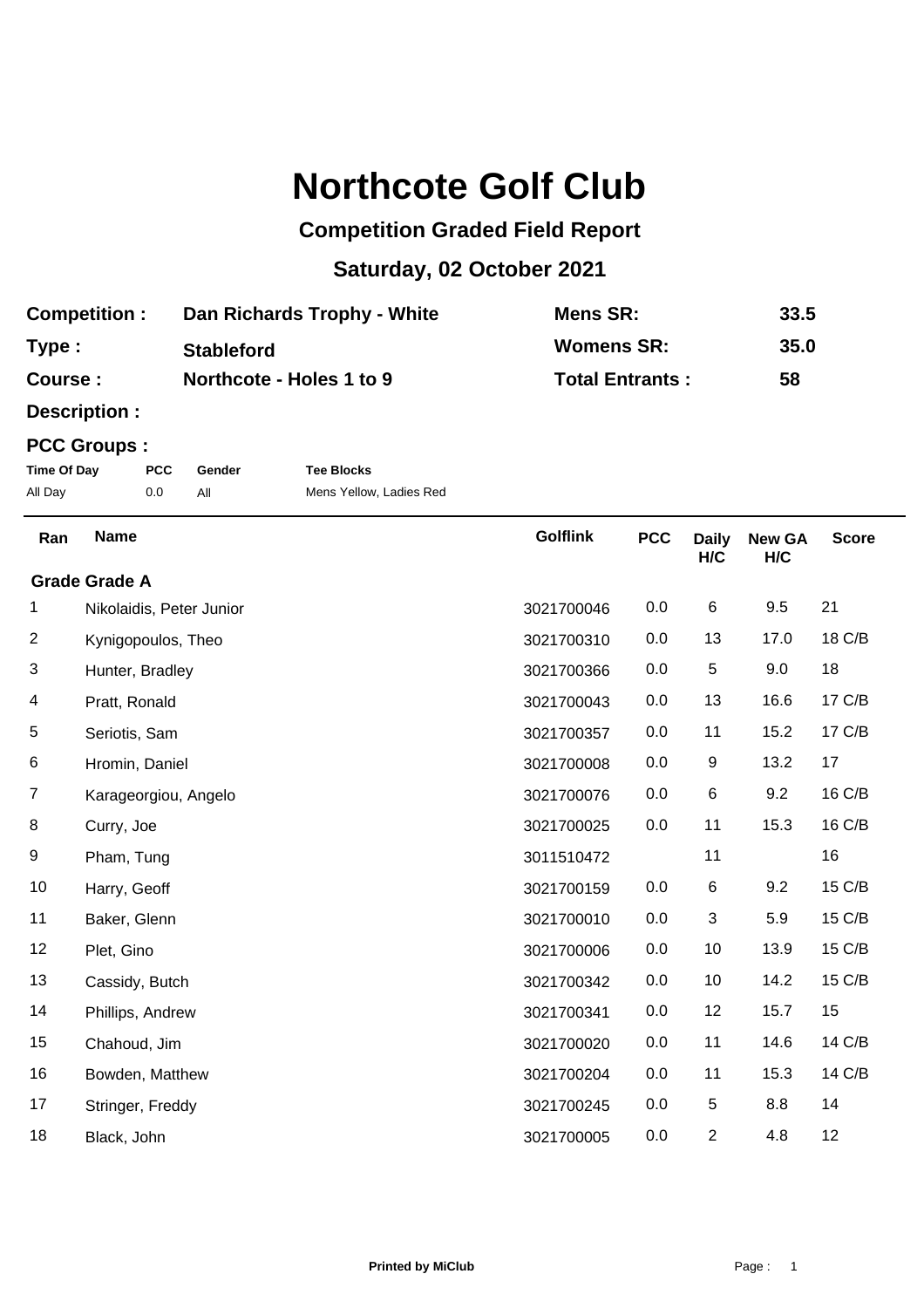| Ran | <b>Name</b>                                | <b>Golflink</b> | <b>PCC</b> | <b>Daily</b><br>H/C | <b>New GA</b><br>H/C | <b>Score</b>   |
|-----|--------------------------------------------|-----------------|------------|---------------------|----------------------|----------------|
| 19  | Buhagiar, Steve                            | 3021700326      | 0.0        | 14                  | 17.6                 | 11             |
| 20  | Morris, Charlton                           | 3021700188      | 0.0        | 12                  | 15.7                 | 10 C/B         |
| 21  | Walsh, Joe                                 | 3021700399      | 0.0        | 12                  | 16.1                 | 10 C/B         |
| 22  | Graham, Ross                               | 3021700214      | 0.0        | 14                  | 18.3                 | 10 C/B         |
| 23  | Collins, Sean                              | 3021700392      | 0.0        | 14                  | 18.1                 | 10             |
| 24  | Matthews, Craig                            | 3021700042      | 0.0        | 8                   | 12.0                 | 9              |
| 25  | Oakes, James                               | 3142300001      | 0.0        | 13                  | 17.1                 | 8              |
| 26  | Kovess, Peter                              | 3021700369      |            | 12                  |                      | $\overline{7}$ |
|     | OAKES, Richard<br>Kingston Heath Golf Club | 3011900249      | 0.0        | 5                   | 8.4                  | <b>NSNA</b>    |
|     | <b>Grade Grade B</b>                       |                 |            |                     |                      |                |
| 1   | Murone, Anthony                            | 3021700298      | 0.0        | 25                  | 30.0                 | 21             |
| 2   | Enos, Clive                                | 3021700212      | 0.0        | 18                  | 22.1                 | 20             |
| 3   | Harris, Shane                              | 3021700230      | 0.0        | 16                  | 19.9                 | 19 C/B         |
| 4   | Conboy, Andrew                             | 3021700231      | 0.0        | 17                  | 21.2                 | 19             |
| 5   | McColl, Larry                              | 3021700109      | 0.0        | 16                  | 20.6                 | 18 C/B         |
| 6   | Sibley, Dan                                | 3021700395      | 0.0        | 16                  | 20.5                 | 18 C/B         |
| 7   | Quadrino, John                             | 3021700054      | 0.0        | 16                  | 20.5                 | 18             |
| 8   | Steventon, Mike                            | 3021700172      | 0.0        | 16                  | 19.8                 | 16 C/B         |
| 9   | Jennings, Jack                             | 3021700397      | 0.0        | 21                  | 25.1                 | 16             |
| 10  | Humphries, Cord                            | 3021700241      | 0.0        | 19                  | 23.1                 | 16 C/B         |
| 11  | Piccirilli, Carlo                          | 3021700356      | 0.0        | 16                  | 20.0                 | 16             |
| 12  | Baker, Luke                                | 3021700391      | 0.0        | 36                  | 42.0                 | 15 C/B         |
| 13  | Nikolaidis, Peter                          | 3021700002      | 0.0        | 29                  | 34.0                 | 15 C/B         |
| 14  | Goring, Keith                              | 3021700234      | 0.0        | 31                  | 36.2                 | 15             |
| 15  | Owens, Mark                                | 3021700364      | 0.0        | 16                  | 20.0                 | 14 C/B         |
| 16  | Kifoto, William                            | 3021709511      | 0.0        | 15                  | 19.6                 | 14 C/B         |
| 17  | Moorby, Phil                               | 3021700154      | 0.0        | 31                  | 35.9                 | 14 C/B         |
| 18  | Doyle, Dan                                 | 3022727171      | 0.0        | 15                  | 19.3                 | 14             |
| 19  | Kann, Peter                                | 3021700390      | 0.0        | 15                  | 19.6                 | 13 C/B         |
| 20  | Quadrino, David                            | 3021700402      | 0.0        | 32                  | 37.7                 | 13 C/B         |
| 21  | Owen, Mal                                  | 3100101071      | 0.0        | 15                  | 18.6                 | 13             |
| 22  | Nikolaidis, Dorothy                        | 3300500010      | 0.0        | 19                  | 24.0                 | 12 C/B         |
| 23  | Parry, Rodney                              | 3021700048      | 0.0        | 29                  | 34.1                 | 12             |
| 24  | Ansons, Leons                              | 3021700394      | 0.0        | 15                  | 19.3                 | 11 C/B         |